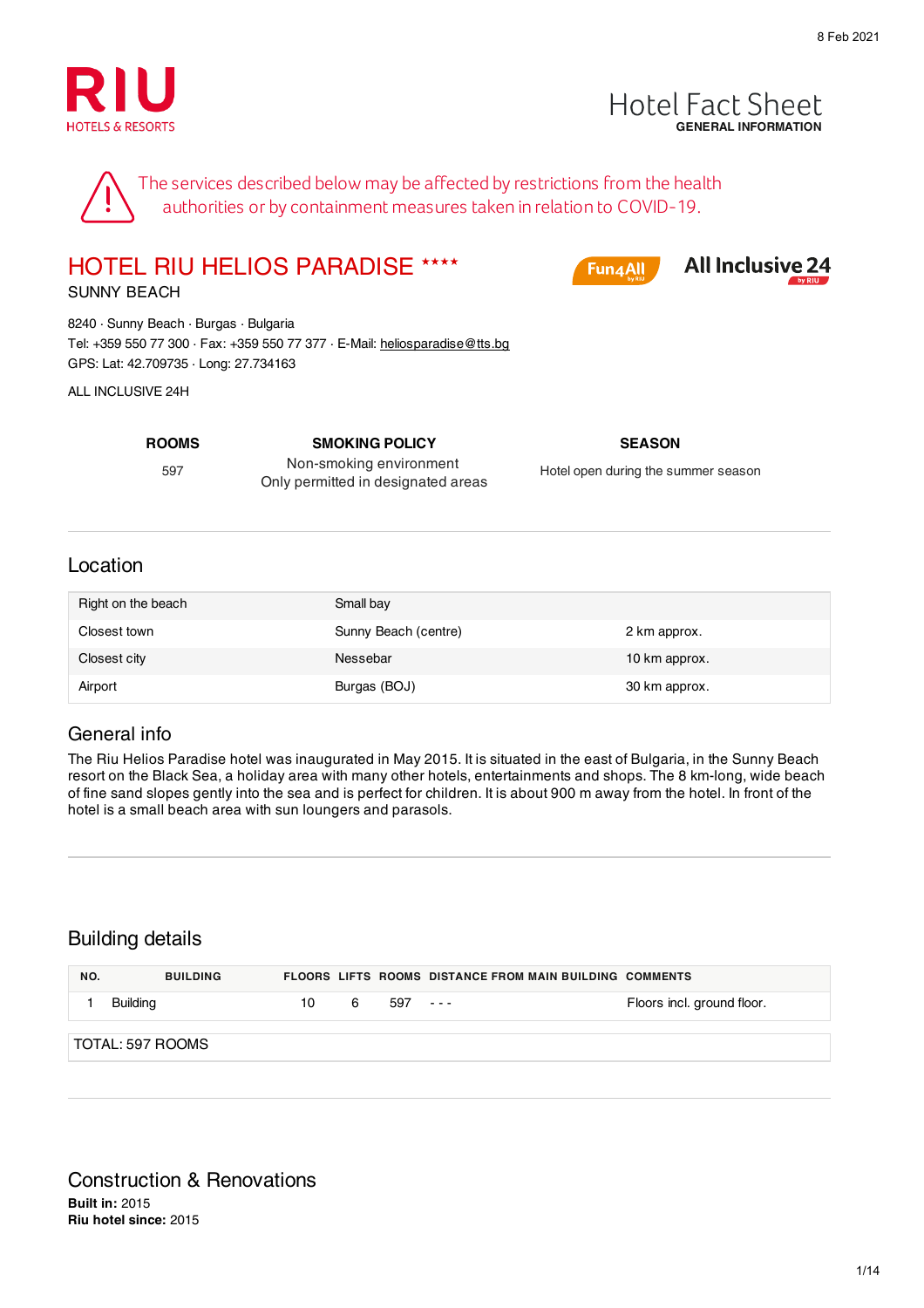# Environmental best practices

| <b>GROUP</b> | <b>MEASURE</b>                                 | <b>COMMENTS</b> |
|--------------|------------------------------------------------|-----------------|
| Energy       | Low-energy lighting                            |                 |
| Energy       | Main switch in guest rooms                     |                 |
| Waste        | Environmentally-friendly purchasing policy     |                 |
| Waste        | Minimum use of single portion packs at buffets |                 |
| Water        | Eco-Friendly towel change policy               |                 |
| Water        | Hot-cold mixer tap                             |                 |
| Water        | Use of biodegradable cleaning agents           |                 |
| Water        | WC watersaving flush                           |                 |

#### Awards & Certifications

| <b>AWARDS &amp; CERTIFICATIONS</b>                 | <b>YEAR</b> | <b>COMMENTS</b> |
|----------------------------------------------------|-------------|-----------------|
| TripAdvisor <sup>®</sup> Travellers' Choice        | 2020        |                 |
| <b>TUI Top Quality</b>                             | 2020        | 2018,2017.      |
| <b>TUI Family Champion</b>                         | 2020        |                 |
| Preverisk COVID-19 Hygiene Response                | 2020        |                 |
| Holiday Check Recommended                          | 2019        | 2018, 2016.     |
| Holiday Check Award                                | 2018        |                 |
| TripAdvisor <sup>®</sup> Certificate of Excellence | 2016        |                 |
| Travelife Gold Award                               |             |                 |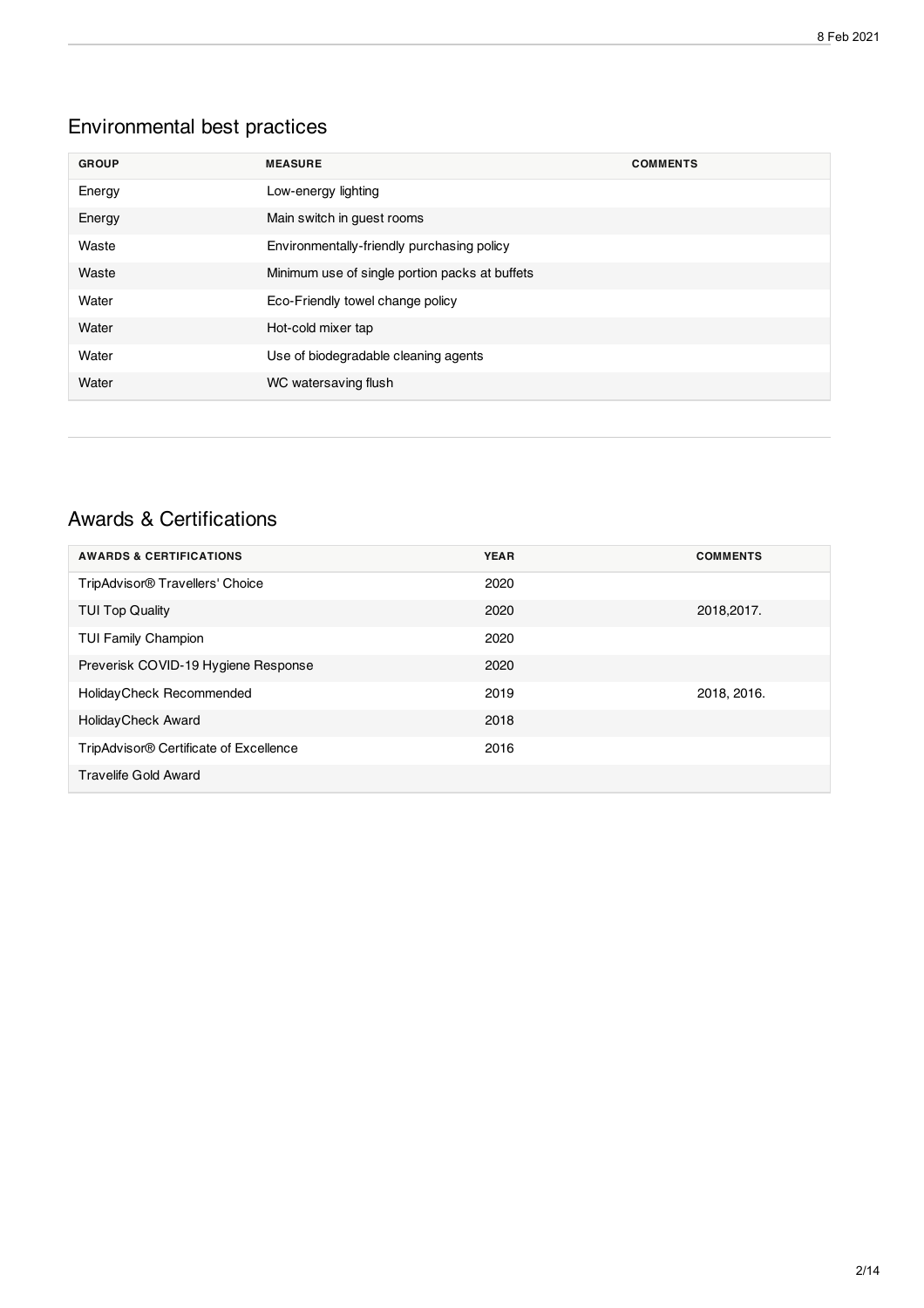



SUNNY BEACH



# **All Inclusive 24**

#### **Facilities**

#### Hotel Facilities

| <b>TYPE</b>              | <b>COMMENTS</b>                                                                                                                                                                                    |
|--------------------------|----------------------------------------------------------------------------------------------------------------------------------------------------------------------------------------------------|
| Main restaurant          | With terrace.                                                                                                                                                                                      |
| Speciality restaurants   | 4 All Inclusive theme restaurants: Italian, Asian, Mediterranean and Bulgarian.                                                                                                                    |
| Bars                     | 4 bars.                                                                                                                                                                                            |
| Pools                    | 2 outdoor swimming pools, one of them with adjoining jacuzzi, Activity pool, Children's pool<br>with water slides, Baby pool, Indoor pool with adjoining jacuzzi and adjoining children's<br>pool. |
| Spa                      | Variety of treatments, sauna, steam bath, hairdresser, beauty salon and massages<br>(additional charge).                                                                                           |
| RiuLand kid's club       |                                                                                                                                                                                                    |
| Riu4U Club for teenagers | During the school holidays.                                                                                                                                                                        |
| <b>RiuArt atelier</b>    | 6 times per week, extra charge.                                                                                                                                                                    |
| WiFi                     | Free WiFi throughout hotel incl. guest rooms.                                                                                                                                                      |
| Conference facilities    | 2 meeting rooms.                                                                                                                                                                                   |
| Several boutiques/shops  |                                                                                                                                                                                                    |
| Medical service          | Doctor's office in the hotel. Doctor's visit on request.                                                                                                                                           |
| Hotel parking            | Limited parking places open air, with additional charge.                                                                                                                                           |

#### Remarks

Sports shoes are compulsory when using the gym. Use of gym is restricted to guests over 18 years old.

#### Reception

**Reception staff speak:** Bulgarian · English · German · Russian · French **Local languages:** Bulgarian **Local currency:** Bulgarian Lev

#### Reception services

| <b>TYPE</b>       | <b>ON REQUEST</b> | <b>EXTRA CHARGE</b> | <b>COMMENTS</b>                   |
|-------------------|-------------------|---------------------|-----------------------------------|
| 24 hour reception |                   |                     |                                   |
| Laundry service   | ✔                 | $\epsilon$          |                                   |
| Rent a car        | ✔                 | ✔                   |                                   |
| Taxi ordering     | ✔                 | $\sqrt{ }$          | Calls for taxi through reception. |
| No pets allowed   |                   |                     |                                   |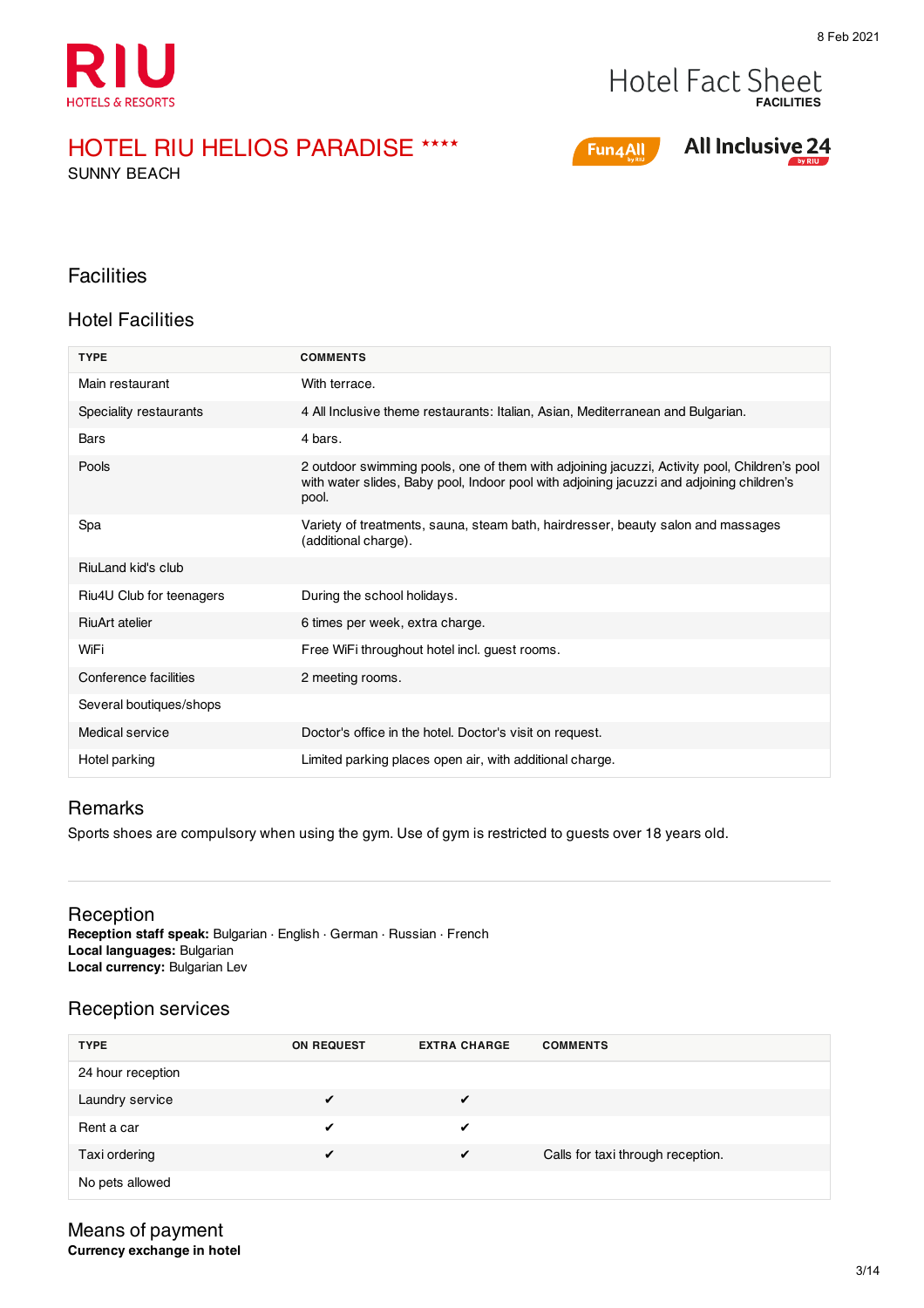#### Wellness & Beauty

| <b>DESCRIPTION</b> | <b>NAME / LOCATION</b>   | NO CHARGE EXTRA CHARGE COMMENTS |   |                                                                                                     |
|--------------------|--------------------------|---------------------------------|---|-----------------------------------------------------------------------------------------------------|
| Spa                | Paradise Spa &<br>Beauty |                                 | ✔ |                                                                                                     |
| Hairdresser        |                          |                                 | ✔ |                                                                                                     |
| Beauty salon       |                          |                                 | ✓ |                                                                                                     |
| Indoor pool        |                          | ✔                               |   | 220 sq. m. With whirlpool bath and children's section.<br>Heatable depending on weather conditions. |
| Gym                |                          | ✔                               |   |                                                                                                     |
| Steam bath         |                          |                                 | ✓ |                                                                                                     |
| Sauna              |                          |                                 | ✓ |                                                                                                     |
| Massage rooms      |                          |                                 | ✔ |                                                                                                     |

#### Remarks

Use of gym, whirlpool bath, steam bath and sauna is restricted to guests over 18 years old. Sports shoes are compulsory when using the gym.

#### Conference Facilities

| <b>NAME</b>    | <b>SIZE</b><br>(SQ M) | (M) | <b>PAX</b> | <b>PAX</b> | <b>PAX</b> | <b>PAX</b> | <b>PAX</b> | HEIGHT THEATRE CLASSROOM BANQUET COCKTAIL U-SHAPE COMMENTS |
|----------------|-----------------------|-----|------------|------------|------------|------------|------------|------------------------------------------------------------|
| Meeting room 1 | 75                    | 2.6 | 50         | 25         | 50         | 40         | 24         | Situated on the 2nd floor.                                 |
| Meeting room 2 | 75                    | 2.6 | 50         | 25         | 50         | 40         | 24         | Situated on the 2nd floor.                                 |

### External Facilities

| <b>TYPE/NAME</b> | <b>DISTANCE</b><br>APPROX. | <b>COMMENTS</b>                           |
|------------------|----------------------------|-------------------------------------------|
| Bank             | 900 m                      |                                           |
| Supermarket      | 800 m                      |                                           |
| Chemist          | 1 km                       |                                           |
| Doctor           | 400 m                      | Doctor's office.                          |
| Hospital         | 5 km                       | Public hospital.                          |
| Public transport | 50 m                       | Bus stop.                                 |
| Parking          |                            | Limited parking space (additional charge) |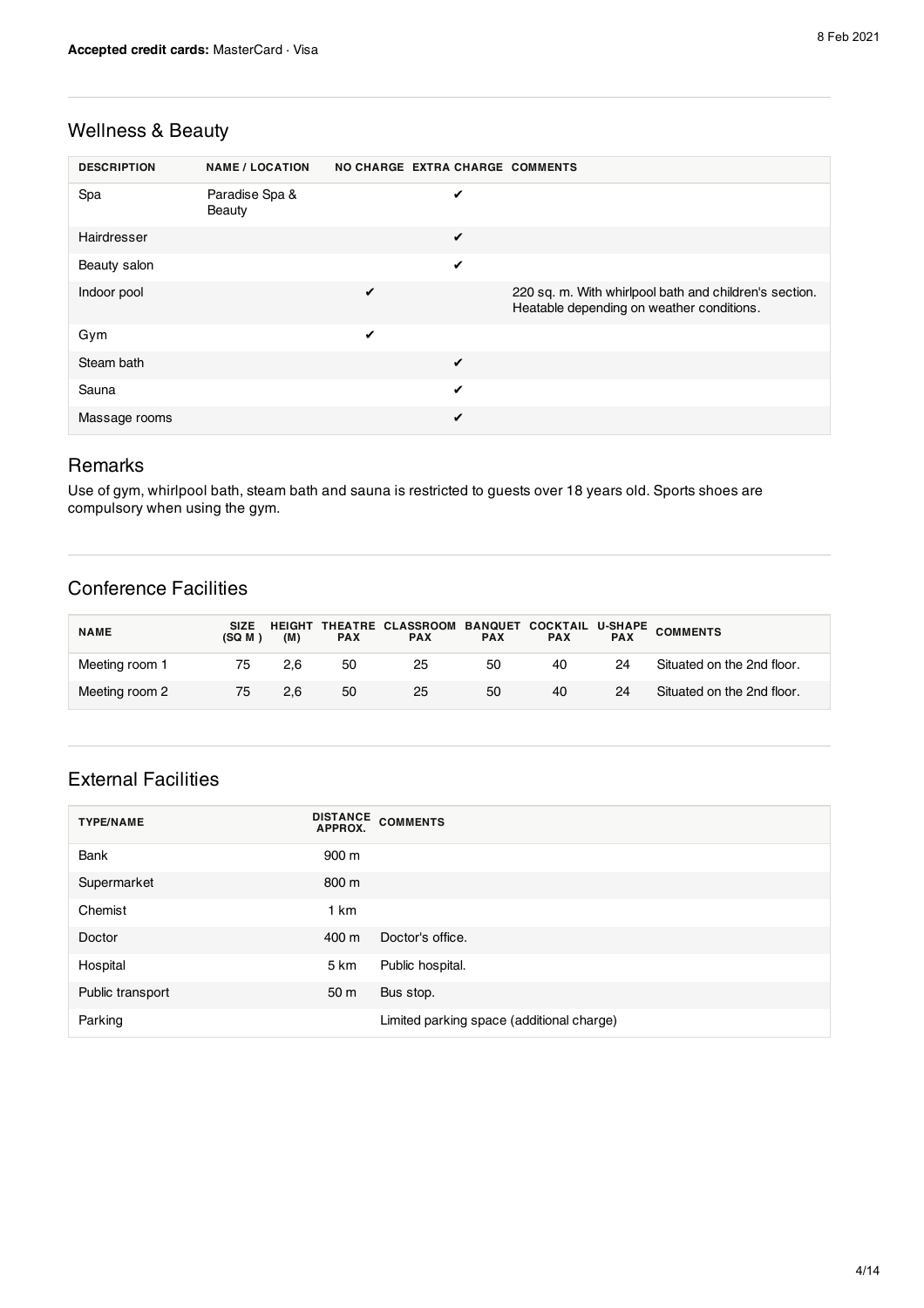

# **FOOD & BEVERAGES**

# HOTEL RIU HELIOS PARADISE ★★★★

SUNNY BEACH





#### Food & Beverages

#### **Restaurants**

 $\overline{a}$ 

| <b>NAME</b> | <b>TYPE</b>                                | ΝO<br>SMOKING COND. | AIR | <b>OPENING</b>                          | <b>BUFFET /</b><br><b>MENU/</b><br><b>SNACKS</b> | <b>COMMENTS</b>                                                                                                                                                                                                                      |
|-------------|--------------------------------------------|---------------------|-----|-----------------------------------------|--------------------------------------------------|--------------------------------------------------------------------------------------------------------------------------------------------------------------------------------------------------------------------------------------|
| Terra       | Main restaurant                            | ✔                   | ✔   |                                         |                                                  | With terrace.                                                                                                                                                                                                                        |
|             | <b>Breakfast</b>                           |                     |     | 08.00-<br>10.00h                        | Buffet                                           | Varied buffet, live cooking stations.                                                                                                                                                                                                |
|             | Lunch                                      |                     |     | 12.30-<br>14.00h                        | <b>Buffet</b>                                    | Opens depending on occupancy levels.<br>Buffet with live cooking stations and<br>assorted desserts.                                                                                                                                  |
|             | Dinner                                     |                     |     | 18.00-<br>21.30h                        | <b>Buffet</b>                                    | Hot and cold buffet starters. Live cooking<br>stations. Vegetarian options available.<br>Dessert buffet. Themed buffets (three<br>times a week). 2 sittings, depending on<br>occupation. In summer season dinner<br>half hour later. |
| Asia        | Asian restaurant                           | ✔                   | ✔   |                                         |                                                  |                                                                                                                                                                                                                                      |
|             | Optional dinner                            |                     |     | 18.00-<br>19:30h<br>$20.00 -$<br>21.30h | <b>Buffet</b>                                    | With reservation. 2 Sittings. Opening is<br>dependent on the occupancy level of the<br>hotel.                                                                                                                                        |
| Nessebar    | <b>Bulgarian</b><br>restaurant             | ✔                   | ✓   |                                         |                                                  |                                                                                                                                                                                                                                      |
|             | Optional dinner                            |                     |     | 18.00-<br>19:30h<br>$20.00 -$<br>21.30h | <b>Buffet</b>                                    | With reservation. 2 Sittings. Opening<br>times depending on occupancy.                                                                                                                                                               |
| Toscana     | Poolside<br>restaurant/Theme<br>restaurant | ✔                   |     |                                         |                                                  | In the evening Italian restaurant.                                                                                                                                                                                                   |
|             | Continental<br>breakfast                   |                     |     | $10.00 -$<br>11.30h                     | <b>Buffet</b>                                    |                                                                                                                                                                                                                                      |
|             | Lunch                                      |                     |     | $12.00 -$<br>15.00h                     | <b>Buffet</b>                                    | Buffet with live cooking stations and<br>assorted desserts.                                                                                                                                                                          |
|             | Afternoon snack                            |                     |     | 15.00-<br>17.00h                        | Buffet                                           | Coffee and cake.                                                                                                                                                                                                                     |
|             | Optional dinner                            |                     |     | 19.00-<br>21.30h                        | <b>Buffet</b>                                    | Italian restaurant. Reservation required.<br>Opening is dependent on the occupancy<br>level of the hotel.                                                                                                                            |
| Sunrise     | Mediterranean<br>restaurant                | ✔                   |     |                                         |                                                  | Beach snack bar/ Mediterranean<br>restaurant.                                                                                                                                                                                        |
|             | Snacks                                     |                     |     | 12.00-<br>16.00h                        | Buffet                                           | Snacks during daytime.                                                                                                                                                                                                               |
|             | Optional dinner                            |                     |     | 18.00-21.30                             | à la<br>carte                                    | With reservation. Buffet for salads &<br>desserts. Opening is dependent on the<br>occupancy level of the hotel.                                                                                                                      |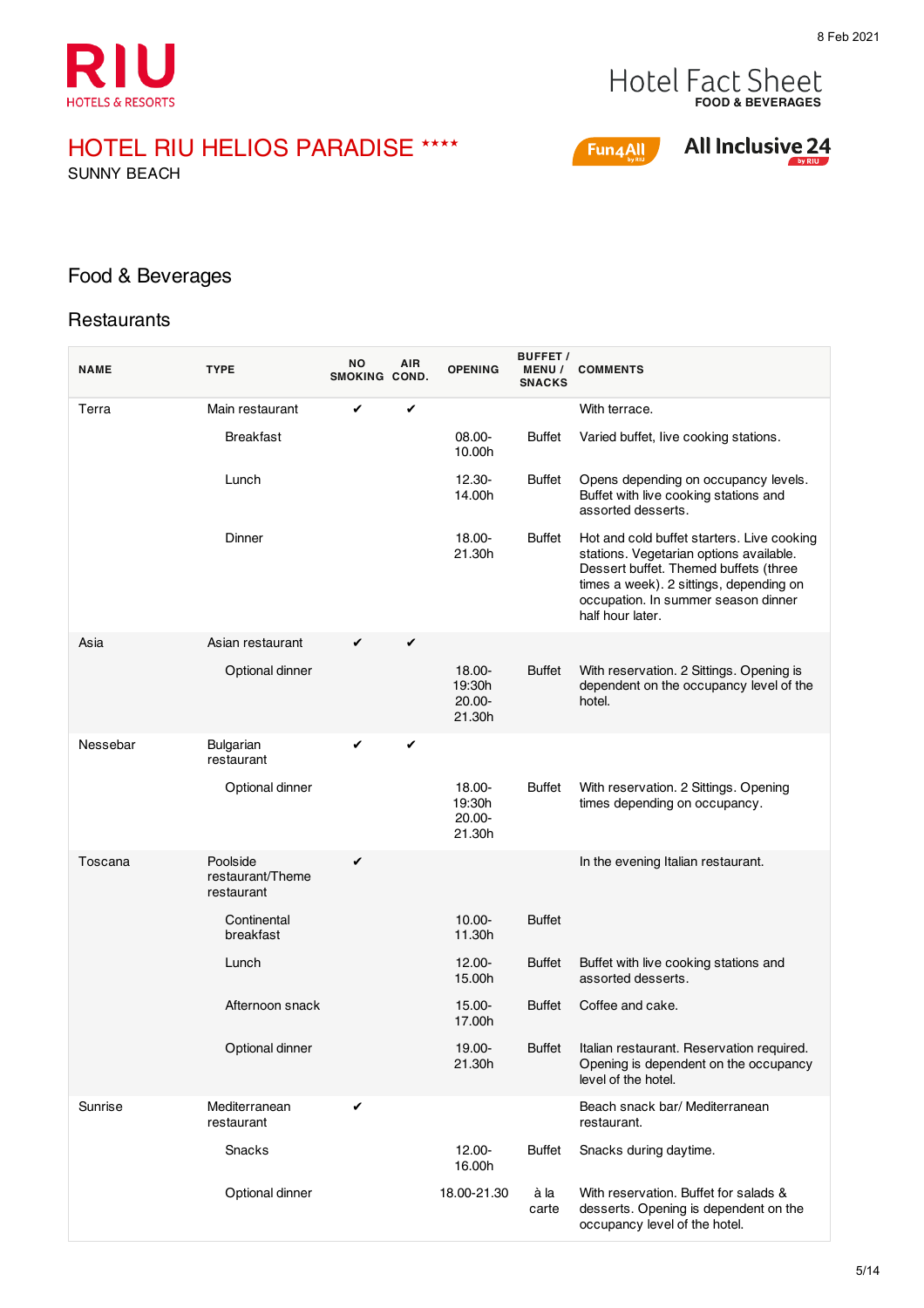#### **Bars**

| <b>NAME</b> | <b>TYPE</b>                 | <b>COMMENTS</b>                                     |
|-------------|-----------------------------|-----------------------------------------------------|
| Fiesta      | Lounge bar                  | 20.00-24.00h. Opening times depending on occupancy. |
| Eden        | Lobby bar                   | Open from 08.00 to midnight.                        |
| Karaoke     | Bar                         | Open from 20.00-08.00h. All Inclusive service 24h.  |
| Sirena      | Poolside bar w/ swim-up bar | 10.00-18.00h.                                       |

#### Dress code for dinner

Formal dress required for dinner. Main restaurant: gentlemen – no sleeveless T-shirts. Theme restaurants: gentlemen – no sleeveless T-shirts, long trousers.

#### Remarks

Imported alcoholic beverages offered at the hotel's bars (Karaoke bar, Lounge bar and Lobby bar), with extra charge.

Opening and meal times are subject to change according the occupancy and season.

Snacks and unlimited domestic beverages (alcoholic and non-alcoholic drinks) at the hotel bars and restaurants (depending on opening times) offered 24 hours a day. In all buffet restaurants there are soft drinks, water, beer and wine. Spirits are to be ordered at the hotel bars.

Gluten-free dishes are available on request. It is required to inform in advance.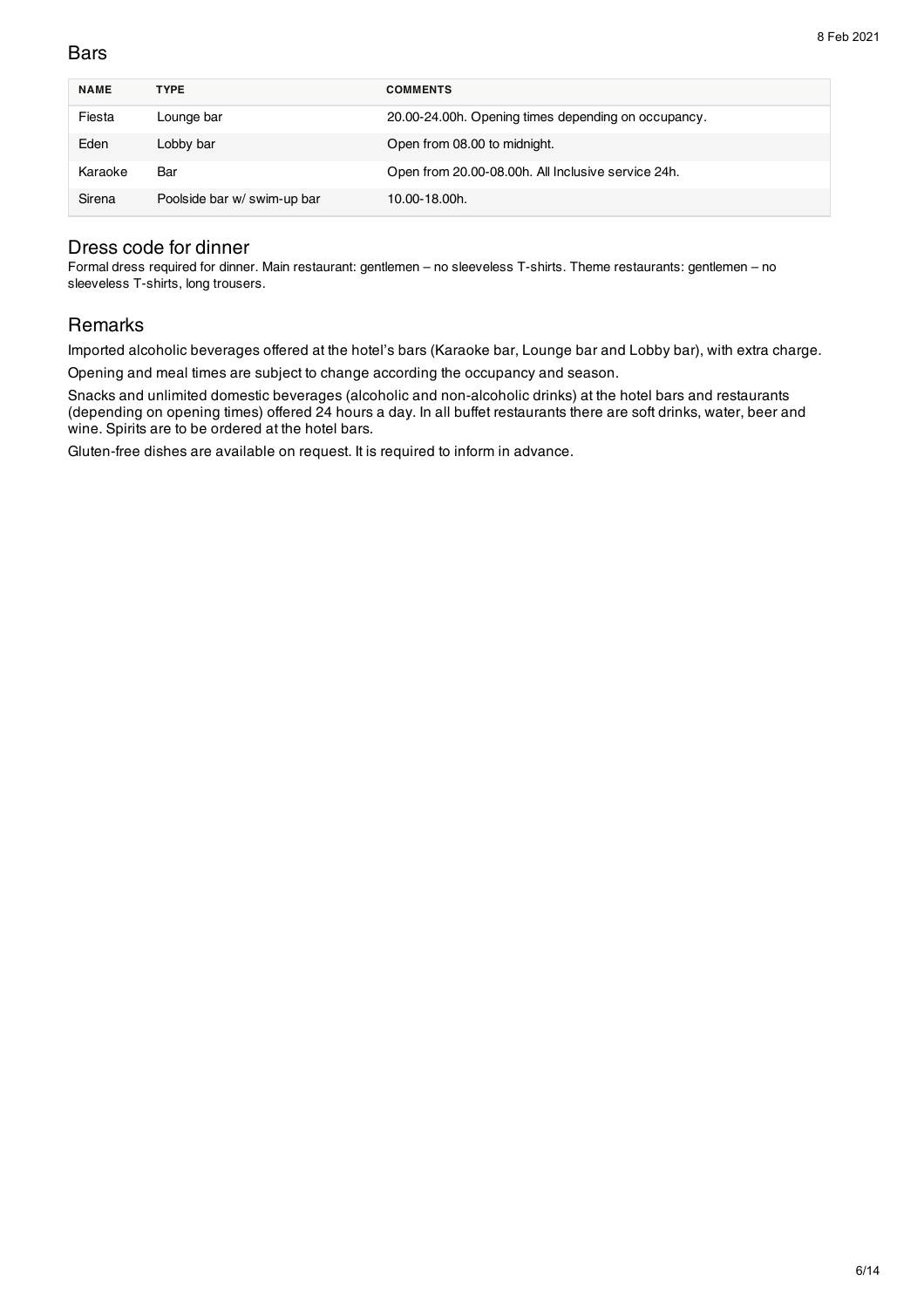



Fun4All

**All Inclusive 24** 

# HOTEL RIU HELIOS PARADISE ★★★★

SUNNY BEACH

#### All Inclusive

| ALL INCLUSIVE FACILITIES                                                                                |
|---------------------------------------------------------------------------------------------------------|
| All meals, snacks and domestic alcoholic and non-alcoholic beverages in all hotel bars and restaurants. |
| Snacks and drinks 24 hours a day.                                                                       |
| Free sports, activities and entertainment programme as described.                                       |
| WiFi throughout the hotel.                                                                              |
| All hotel guests are required to wear an "All Inclusive" wristband for identification purposes.         |

#### **Remarks**

Imported alcoholic beverages offered at the hotel's bars (Karaoke bar, Lounge bar and Lobby bar), with extra charge. Snacks and unlimited domestic beverages (alcoholic and non-alcoholic drinks) at the hotel bars and restaurants (depending on opening times) offered 24 hours a day. In all buffet restaurants there are soft drinks, water, beer and wine. Spirits are to be ordered at the hotel bars.

Gluten-free dishes are available on request. It is required to inform in advance.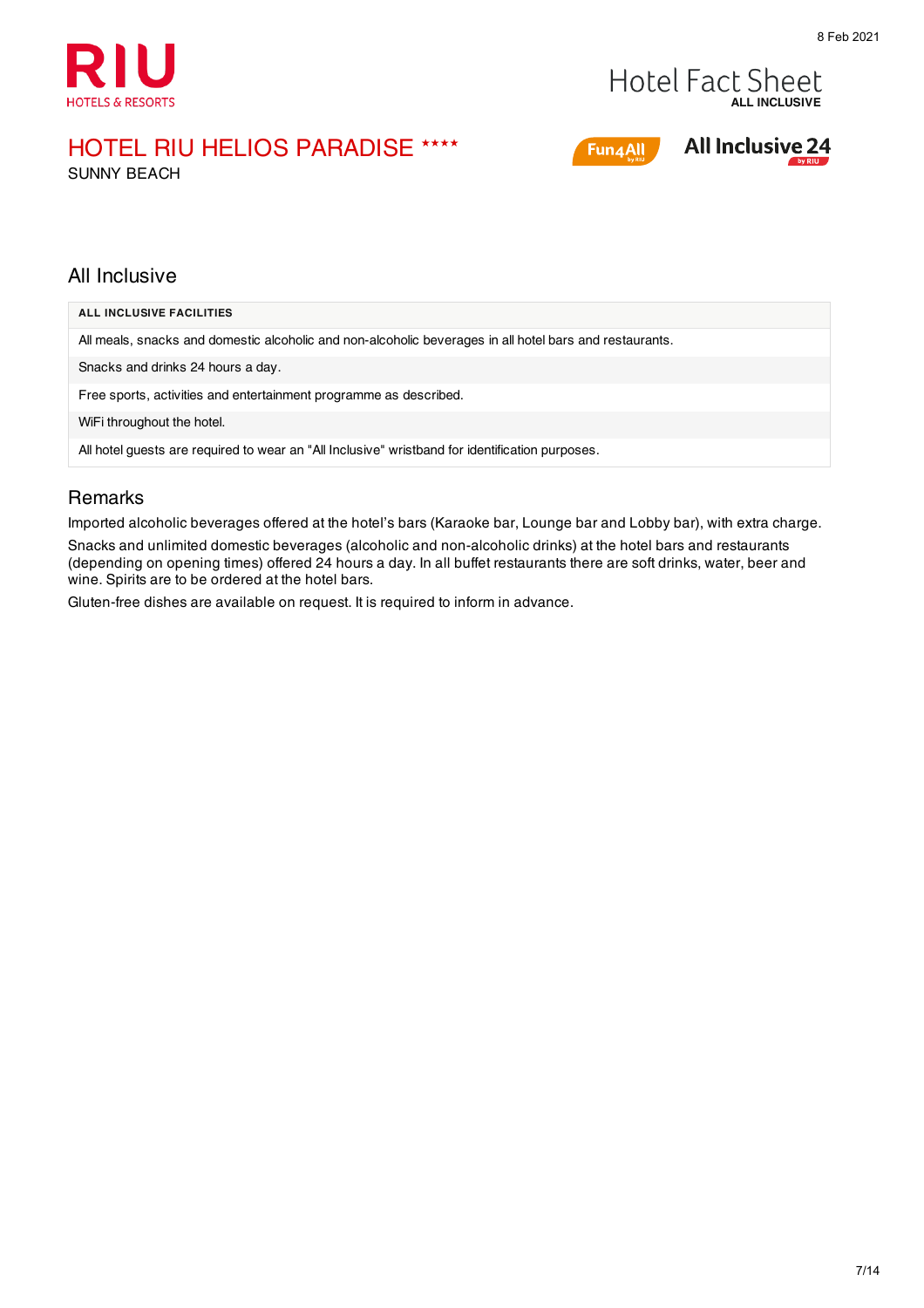



SUNNY BEACH



### **All Inclusive 24**

#### Outdoor areas

#### Swimming pools

| POOL TYPE                              | <b>SIZE</b><br>(SQ M) | FRESH WATER HEATED IN WINTER INTEGRATED COMMENTS |   |                                                                                          |
|----------------------------------------|-----------------------|--------------------------------------------------|---|------------------------------------------------------------------------------------------|
| Outdoor pool<br>w/integrated whirlpool | 1.362                 |                                                  | ✔ | There are 2 integrated whirlpools and 20<br>hydro massage loungers.                      |
| Outdoor pool                           | 1.215                 |                                                  |   |                                                                                          |
| Children's pool                        | 840                   |                                                  |   | With water slides and water playground<br>structure.                                     |
| Baby pool                              | 65                    |                                                  |   |                                                                                          |
| Outdoor pool                           | 475                   |                                                  |   | Activity pool.                                                                           |
| Indoor pool                            | 220                   |                                                  | ✔ | With whirlpool bath and children's section.<br>Heatable depending on weather conditions. |

| <b>POOL FACILITIES</b> | <b>DEPOSIT REQUIRED</b> | <b>COMMENTS</b> |
|------------------------|-------------------------|-----------------|
| Sun terrace            |                         |                 |
| Sun loungers           |                         |                 |
| Parasols               |                         |                 |
| Pool towels            |                         |                 |

Garden

**Size:** 20.000 (sq m )

Beach **Name:** Small beach area **Length of beach:** 500 m **Distance from hotel:** 100 m approx. **Area reserved for hotel guests**

#### Beach facilities

| <b>BEACH FACILITIES</b> | <b>EXTRA CHARGE</b> | ALSO IN WINTER COMMENTS |                                                         |
|-------------------------|---------------------|-------------------------|---------------------------------------------------------|
| Sun loungers            |                     |                         | Free of charge. Limited number in the hotel beach area. |
| Parasols                |                     |                         | Free of charge. Limited number in the hotel beach area. |

#### Remarks

There are hotel beach area with limited number of sun loungers and parasols (free of charge), 100 m. About 900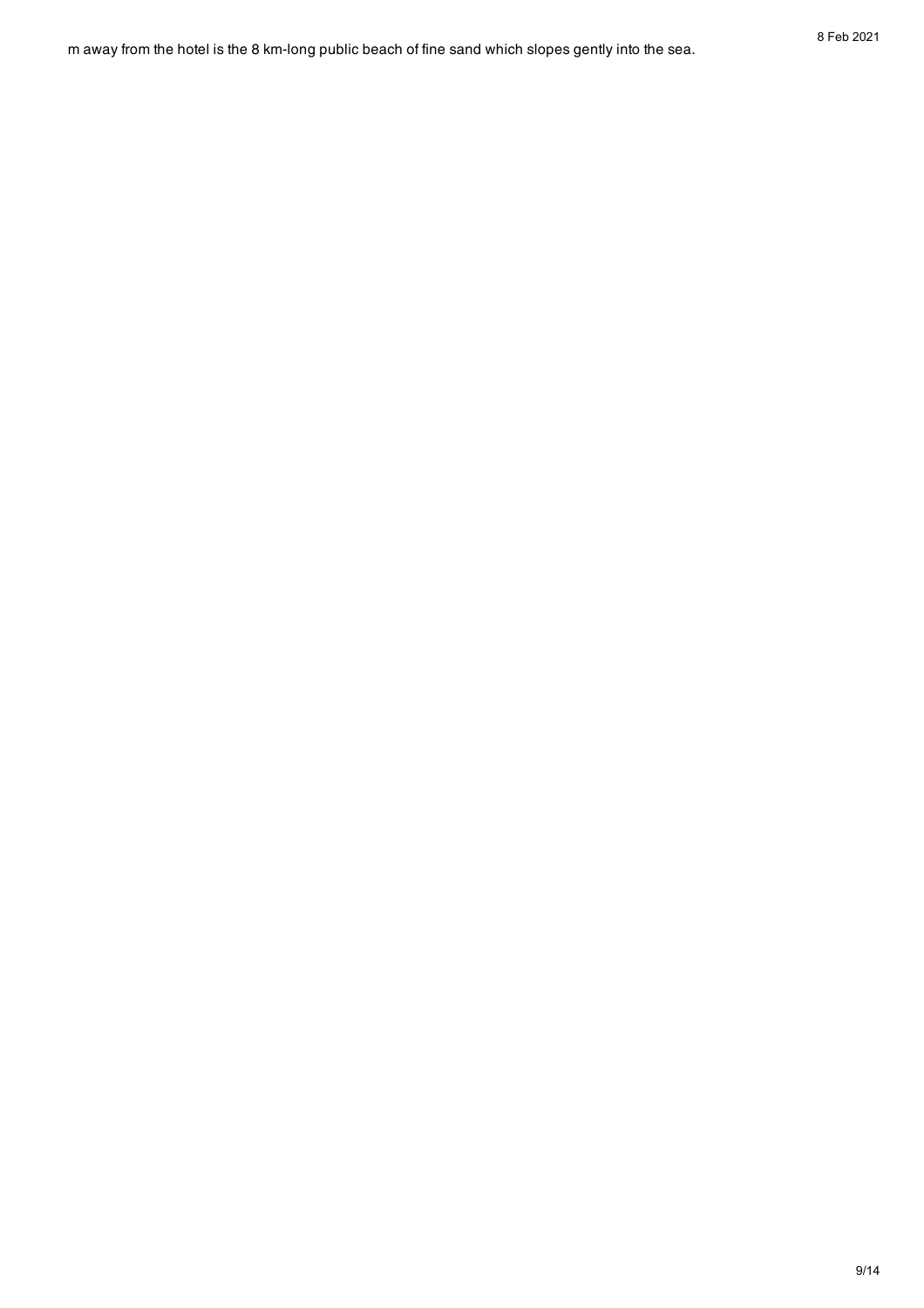



SUNNY BEACH



# All Inclusive 24

#### Activities & Entertainment

#### Sports

| <b>ACTIVITY</b>              | NO CHARGE EXTRA CHARGE HOTEL |              | <b>DISTANCE</b><br>APPROX. | <b>COMMENTS</b>                                                                                          |
|------------------------------|------------------------------|--------------|----------------------------|----------------------------------------------------------------------------------------------------------|
| Gym                          | ✔                            |              | ✔                          | Sports shoes are compulsory when using the gym. Use<br>of gym is restricted to guests over 18 years old. |
| RiuFit programme             | ✔                            |              | ✓                          | Group fitness activities in the RiuFit area (daily).                                                     |
| Beach volleyball             | ✔                            |              | ✔                          |                                                                                                          |
| Multipurpose sports<br>pitch | ✔                            |              | ✔                          |                                                                                                          |
| <b>Billiards</b>             |                              | ✔            | $\checkmark$               |                                                                                                          |
| Minigolf                     |                              | ✔            |                            |                                                                                                          |
| Bicycle hire                 |                              | $\checkmark$ |                            |                                                                                                          |
| Horse riding                 |                              | ✔            |                            |                                                                                                          |

#### Remarks

**Optional sports and facilities nearby (additional charge):**

- Various water sports available

#### Entertainment

| WHEN?   | <b>ACTIVITY</b>                               |                |              | TIMES A WEEK NO CHARGE EXTRA CHARGE COMMENTS |                                                                                                   |
|---------|-----------------------------------------------|----------------|--------------|----------------------------------------------|---------------------------------------------------------------------------------------------------|
| Daytime | RiuLand kids' club (4-7 &<br>8-12 yrs)        | $\overline{7}$ | ✓            |                                              |                                                                                                   |
|         | Riu4U activities                              | Several times  | ✔            |                                              | Daytime entertainment<br>programme for teenagers ages<br>13 to 17. During the school<br>holidays. |
|         | Daytime entertainment<br>programme for adults | $\overline{7}$ | $\checkmark$ |                                              |                                                                                                   |
|         | <b>RiuArt atelier</b>                         | 6              |              | ✔                                            | Supplement for materials.                                                                         |
| Evening | Live music, shows & RIU<br>entertainment      | $\overline{7}$ | ✔            |                                              |                                                                                                   |
|         | Karaoke                                       | Several times  | ✓            |                                              |                                                                                                   |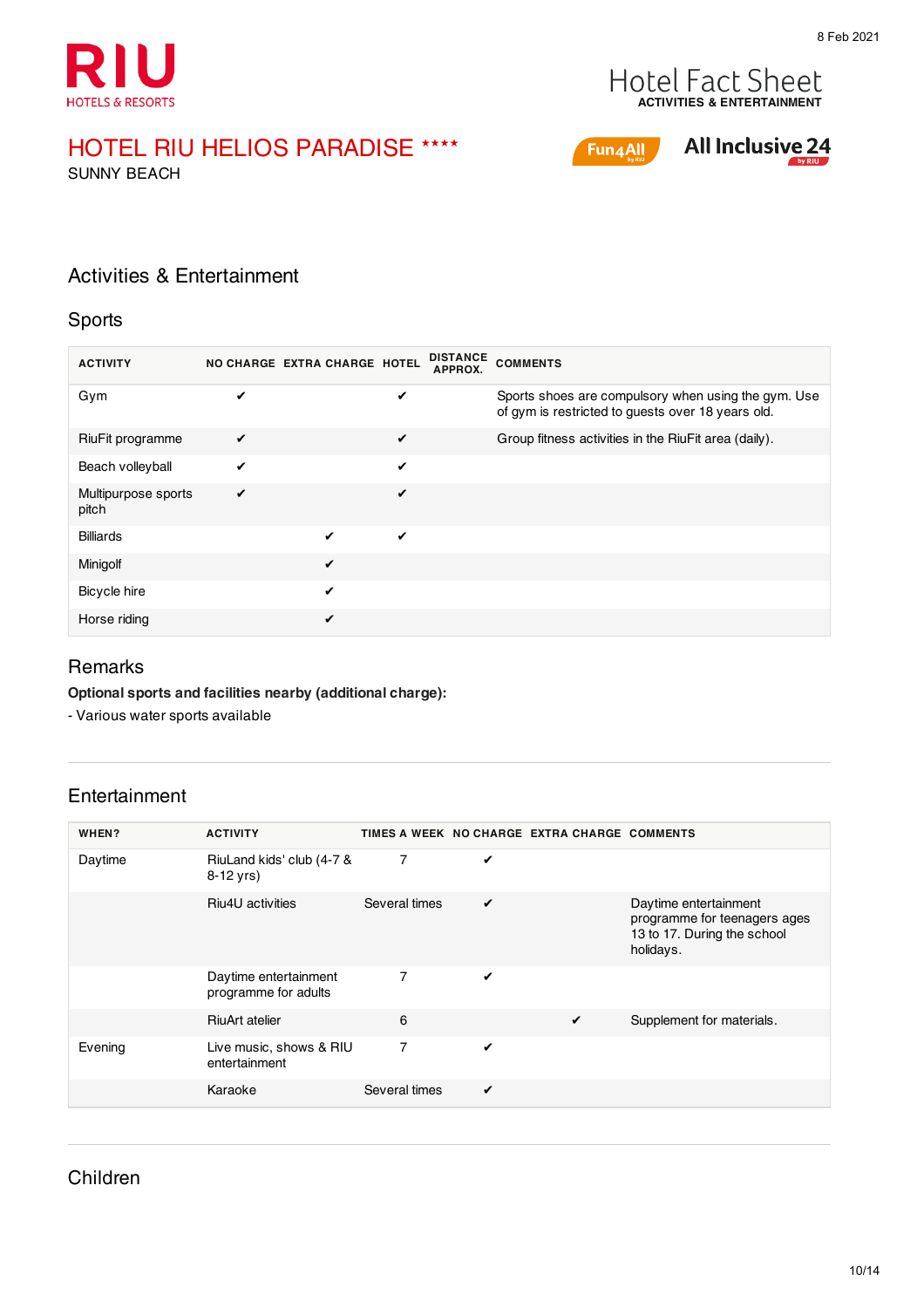| <b>FACILITIES</b>                      | NO CHARGE EXTRA CHARGE COMMENTS |                                                                                                                     |
|----------------------------------------|---------------------------------|---------------------------------------------------------------------------------------------------------------------|
| RiuLand kids' club (4-7<br>& 8-12 yrs) | ✔                               | 7 x per week.                                                                                                       |
| Riu4U activities                       | ✔                               | Daytime entertainment programme for teenagers ages 13 to 17. Several<br>times per week, during the school holidays. |
| Children's pool with<br>slides         | ✔                               | 840 s gm. With water slides. Baby pool 65 s gm.                                                                     |
| Children's playground                  | ✓                               |                                                                                                                     |
| High chairs                            | ✔                               | Depending on availability.                                                                                          |
| Cots                                   | ✔                               | Depending on availability.                                                                                          |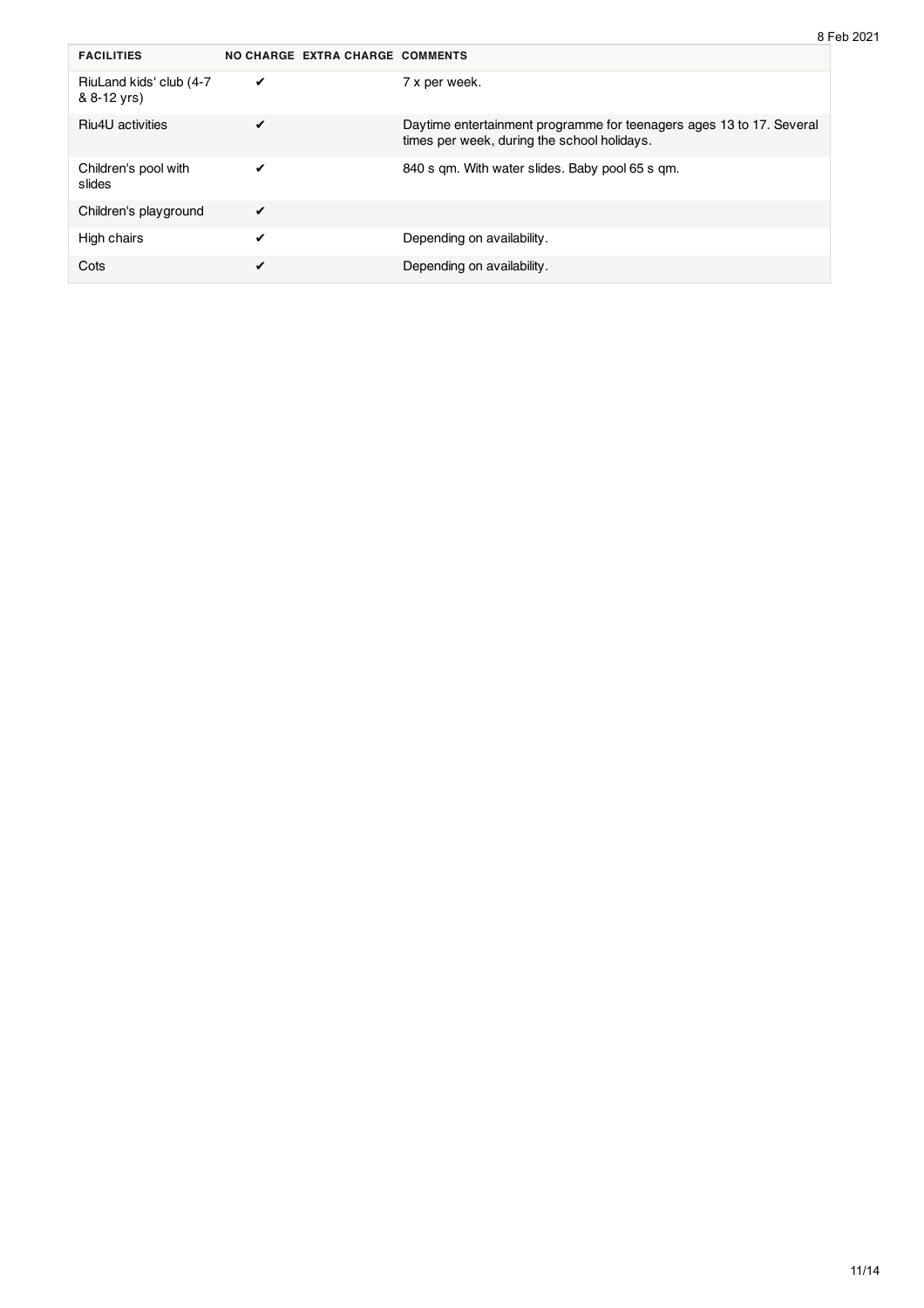



SUNNY BEACH



# **All Inclusive 24**

#### Info for disabled guests

#### Adapted rooms

| Adapted rooms for wheelchair user available |               |
|---------------------------------------------|---------------|
| Room category                               | <b>DDSB</b>   |
| Number of adapted rooms                     | 5             |
| Size of adapted rooms (sq m)                | 36            |
| Location of adapted rooms (area/floor)      | Ground floor. |

#### Adapted rooms - Door widths

| Entrance                                | 80 cm  |
|-----------------------------------------|--------|
| Bedroom (if there is an extra door)     | 80 cm  |
| Living room (if there is an extra door) | $\sim$ |
| Bathroom                                | 115 cm |
| Balcony/Terrace                         | 95 cm  |

#### Remarks

Bathroom with sliding door.

#### Adapted rooms - Bathroom facilities

| Bathtub                                                                                 | Х               |
|-----------------------------------------------------------------------------------------|-----------------|
| Shower                                                                                  | ✓               |
| Step free shower or roll in shower (level entry with no raised lip $\bm{X}$<br>or step) |                 |
| Shower seat                                                                             | Х               |
| Support/grab rails in shower                                                            | ✔               |
| Support/grab rails in bathtub                                                           | Х               |
| Clear wheelchair turning circle (1.50m diameter) in the<br>bathroom                     | ✔               |
| Support/grab rails near WC                                                              | ✔               |
| Enough wheelchair turning room/min. 0.7m transfer space next<br>to the WC               | ✔               |
| Washbasin accessible with wheelchair                                                    | ✔               |
| Entry height of the shower (from floor)                                                 | 0 <sub>cm</sub> |
| Entry height of the bathtub (from floor)                                                |                 |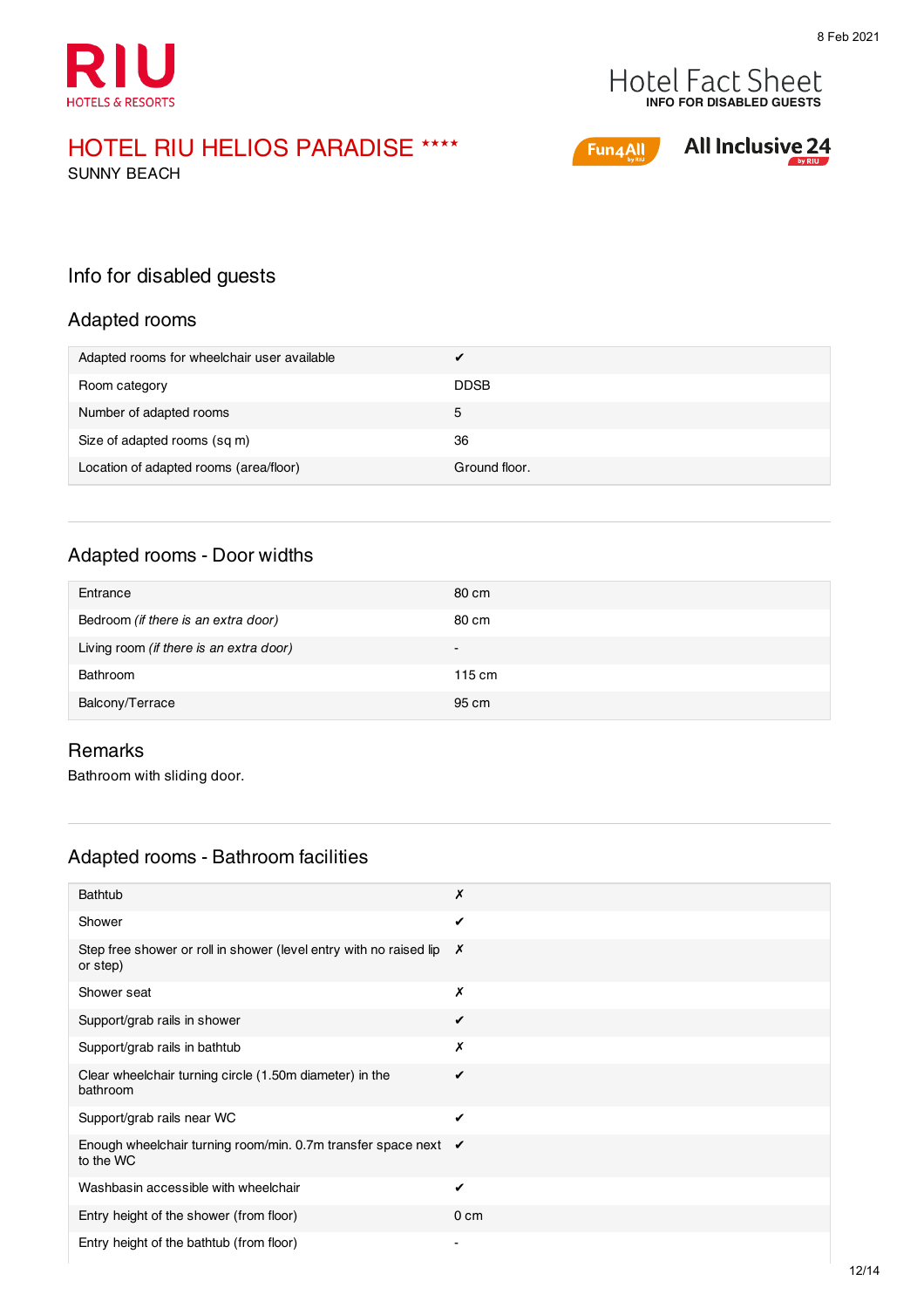| Height of the basin  | 80 cm |
|----------------------|-------|
| Height of the toilet | 53 cm |

#### Remarks

Shower seat on request.

#### General hotel facilities

| Lift available                                       | ✔                |
|------------------------------------------------------|------------------|
| Lift's door width                                    | 160 cm           |
| Lift's depth                                         | $100 \text{ cm}$ |
| Possibility to rent a wheelchair or mobility scooter |                  |

# Accessibility of public areas in the hotel

Not all public areas are accessible for wheelchair user

Public areas which are not accessible by wheelchair:

| <b>AREA</b>                             | NUMBER OF STEPS |
|-----------------------------------------|-----------------|
| Beach bar / Mediterranean restaurant    |                 |
| Poolside snack bar / Italian restaurant | 5               |

#### Accessibility of hotels' swimming pool

| At least one swimming pool accessible                 |      |
|-------------------------------------------------------|------|
| Stairs - number of steps                              | 8    |
| Stairs with handrail                                  | ✔    |
| Ladder - number of steps                              | 4    |
| Ramp available                                        | ✔    |
| Ramp with handrail                                    |      |
| Pool lift available (on request)                      | Х    |
| Accessible bathroom near the swimming pool (distance) | 80 m |

#### Additional facilities in hotel

Location of additional toilets for wheelchair user if available Pool area, Poolside snack bar / Italian restaurant, reception level and ground level.

#### Hotel location and environment

Surrounding areas of the hotel easily accessed by wheelchair users ✗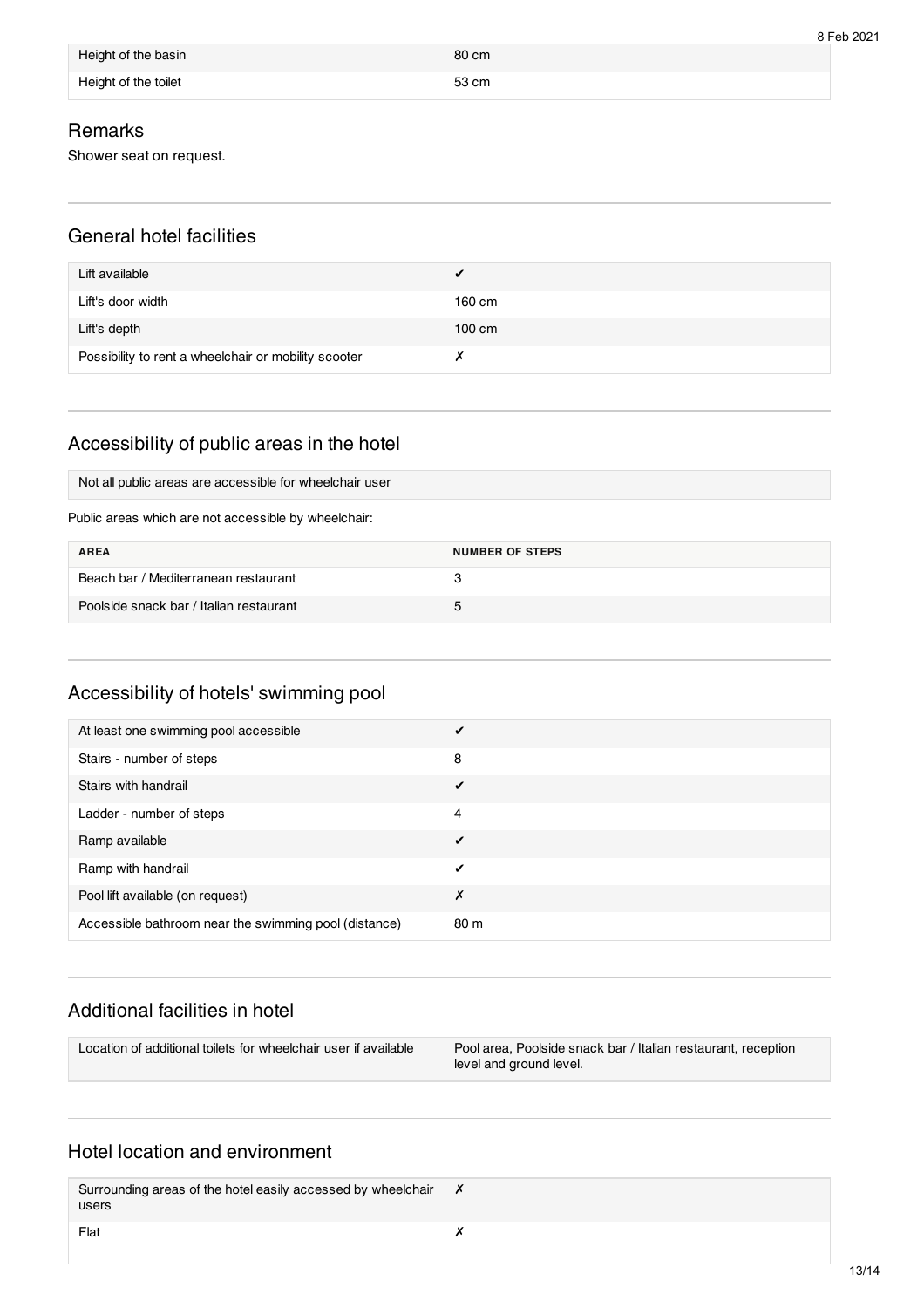| <b>Hillside</b>                         | ັບ ເ<br>Х |
|-----------------------------------------|-----------|
| Paved sidewalks and streets             |           |
| Flat landscape                          | X         |
| Slightly rising or descending landscape |           |
| Paved way to the beach promenade        |           |
| Paved way to the ocean at the beach     |           |
| Wheelchair access to the sea            |           |

#### Remarks

There is only access to the beach area.

#### Facilities of non-adapted rooms

Specifications for Double standard room

| X                        |
|--------------------------|
| ✔                        |
| Х                        |
| х                        |
| X                        |
| X                        |
| X                        |
| X                        |
| X                        |
| ✓                        |
| X                        |
| 80 cm                    |
|                          |
| $\overline{\phantom{a}}$ |
| 70 cm                    |
| 100 cm                   |
| 46                       |
|                          |

Please contact hotel if more detailed information is needed.